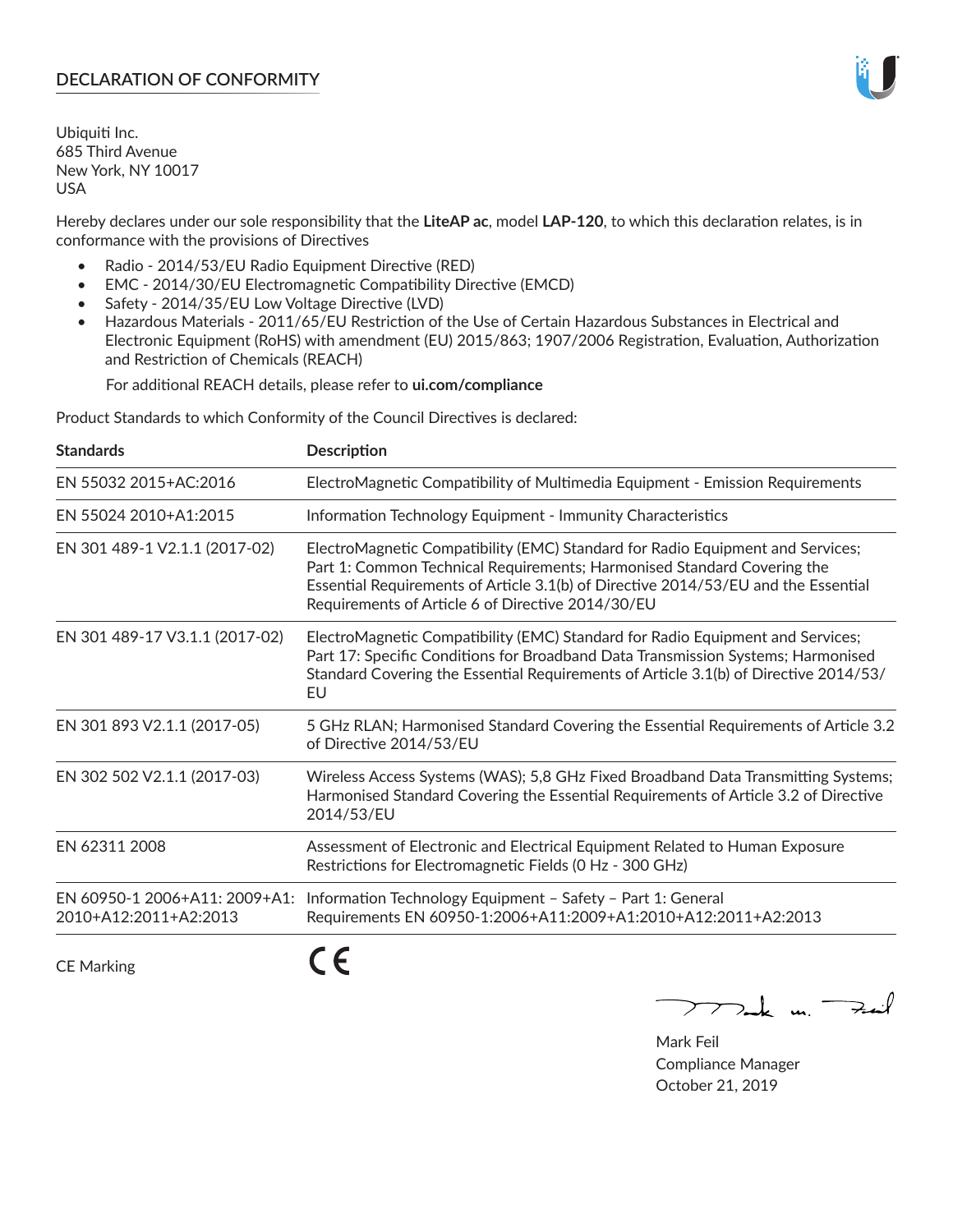# **DECLARATION OF CONFORMITY**



## **български** [Bulgarian]

С настоящото Ubiquiti декларира, че това устройство LAP-120 е в съответствие със съществените изисквания и други приложими разпоредби на Директиви 2014/53/EC, 2014/30/ЕС, 2014/35/ЕС.

## **Hrvatski** [Croatian]

Ubiquiti ovim putem izjavljuje da je ovaj uređaj LAP-120 sukladan osnovnim zahtjevima i ostalim bitnim odredbama Direktiva 2014/53/EU, 2014/30/EU, 2014/35/EU.

## **Čeština** [Czech]

Ubiquiti tímto prohlašuje, že toto LAP-120 zařízení, je ve shodě se základními požadavky a dalšími příslušnými ustanoveními směrnic 2014/53/EU, 2014/30/EU, 2014/35/EU.

## **Dansk** [Danish]

Hermed, Ubiquiti, erklærer at denne LAP-120 enhed, er i overensstemmelse med de væsentlige krav og øvrige relevante krav i direktiver 2014/53/EU, 2014/30/EU, 2014/35/EU.

## **Nederlands** [Dutch]

Hierbij verklaart Ubiquiti, dat deze LAP-120 apparaat, in overeenstemming is met de essentiële eisen en de andere relevante bepalingen van richtlijnen 2014/53/EU, 2014/30/EU, 2014/35/EU.

## **English**

Hereby, Ubiquiti, declares that this LAP-120 device, is in compliance with the essential requirements and other relevant provisions of Directives 2014/53/EU, 2014/30/EU, 2014/35/EU.

## **Eesti keel** [Estonian]

Käesolevaga Ubiquiti kinnitab, et antud LAP-120 seade, on vastavus olulistele nõuetele ja teistele asjakohastele sätetele direktiivide 2014/53/EL, 2014/30/EL, 2014/35/EL.

## **Suomi** [Finnish]

Täten Ubiquiti vakuuttaa, että tämä LAP-120 laite, on yhdenmukainen olennaisten vaatimusten ja muiden sitä koskevien direktiivien 2014/53/EU, 2014/30/EU, 2014/35/EU.

## **Français** [French]

Par la présente Ubiquiti déclare que l'appareil LAP-120, est conforme aux exigences essentielles et aux autres dispositions pertinentes des directives 2014/53/UE, 2014/30/UE, 2014/35/UE.

## **Deutsch** [German]

Hiermit erklärt Ubiquiti, dass sich dieses LAP-120 Gerät, in Übereinstimmung mit den grundlegenden Anforderungen und den anderen relevanten Vorschriften der Richtlinien 2014/53/EU, 2014/30/EU, 2014/35/EU befindet.

## **Ελληνικά** [Greek]

Δια του παρόντος, Ubiquiti, δηλώνει ότι αυτή η συσκευή LAP-120, είναι σε συμμόρφωση με τις βασικές απαιτήσεις και τις λοιπές σχετικές διατάξεις των οδηγιών 2014/53/EE, 2014/30/EE, 2014/35/EE.

## **Magyar** [Hungarian]

Ezennel Ubiquiti kijelenti, hogy ez a LAP-120 készülék megfelel az alapvető követelményeknek és más vonatkozó 2014/53/ EU, 2014/30/EU, 2014/35/EU irányelvek rendelkezéseit.

## **Íslenska** [Icelandic]

Hér, Ubiquiti, því yfir að þetta LAP-120 tæki er í samræmi við grunnkröfur og önnur viðeigandi ákvæði tilskipana 2014/53/ ESB, 2014/30/ESB, 2014/35/ESB.

## **Italiano** [Italian]

Con la presente, Ubiquiti, dichiara che questo dispositivo LAP-120, è conforme ai requisiti essenziali ed alle altre disposizioni pertinenti delle direttive 2014/53/UE, 2014/30/UE, 2014/35/UE.